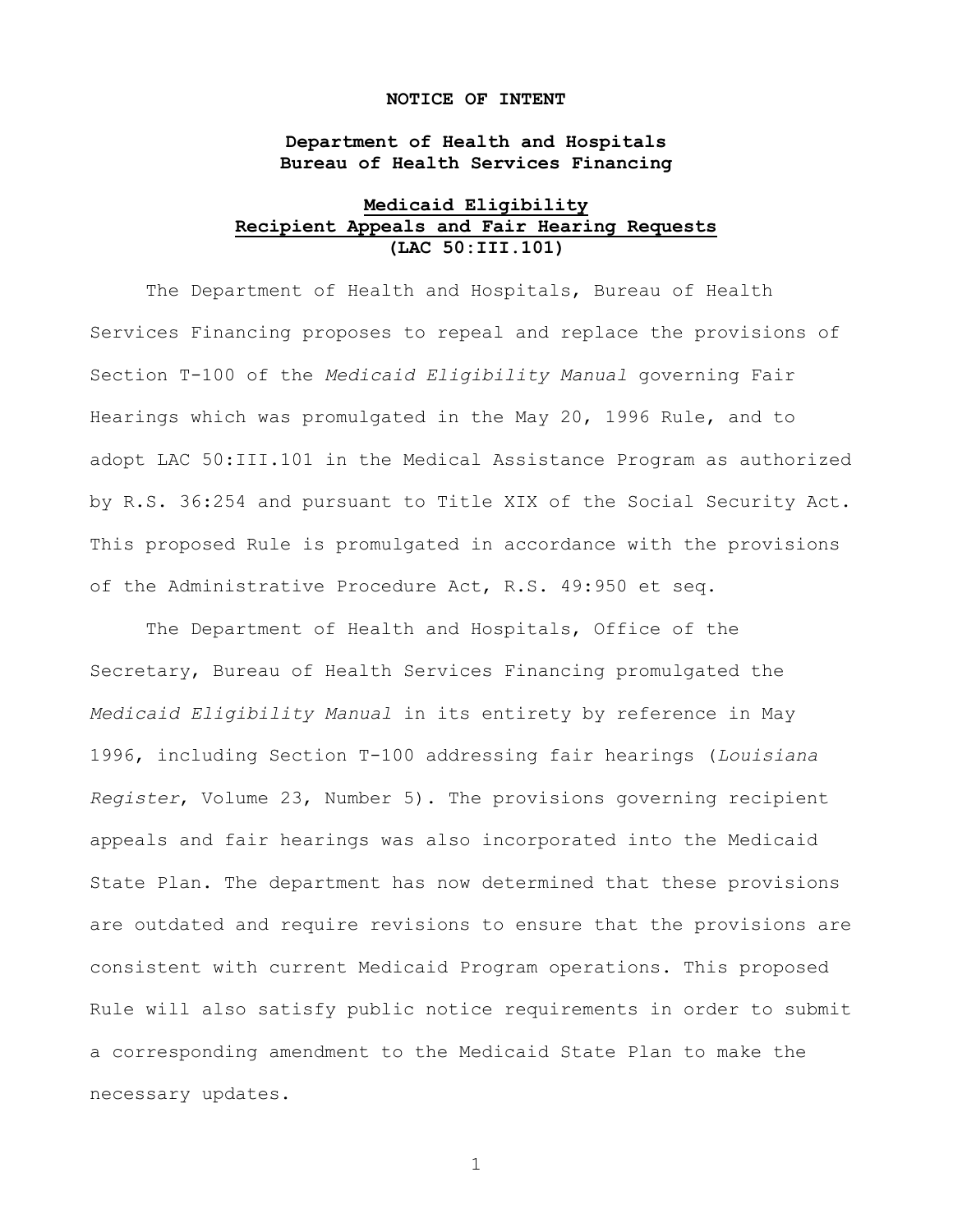Therefore, the department proposes to repeal and replace the provisions of Section T-100 of the *Medicaid Eligibility Manual*  governing fair hearings in order to repromulgate these provisions in a clear and concise manner for inclusion in the *Louisiana Administrative Code* in Title 50, Part III governing Medicaid eligibility, and to meet the technical requirements for submission of a corresponding Medicaid State Plan amendment.

### **Title 50**

# **PUBLIC HEALTH—MEDICAL ASSISTANCE Part III. Eligibility Subpart 1. General Administration**

#### **Chapter 1. General Provisions**

# **§101. Fair Hearings**

A. Every applicant for, and enrollee of, Medicaid Program benefits has the right to appeal an agency action or decision, and has the right to request a fair hearing in the presence of an impartial hearing officer.

1. *Action*-a termination, suspension or reduction of Medicaid eligibility or covered services. This includes terminations by skilled nursing facilities and nursing facilities to transfer or discharge residents and adverse determinations made by Louisiana Medicaid Program with regard to the preadmission screening and annual resident review requirements of  $$1917(e)$  (7) of the Social Security Act.

2. Exception. Enrollees are not entitled to a fair hearing if the sole issue is a federal or state law requiring an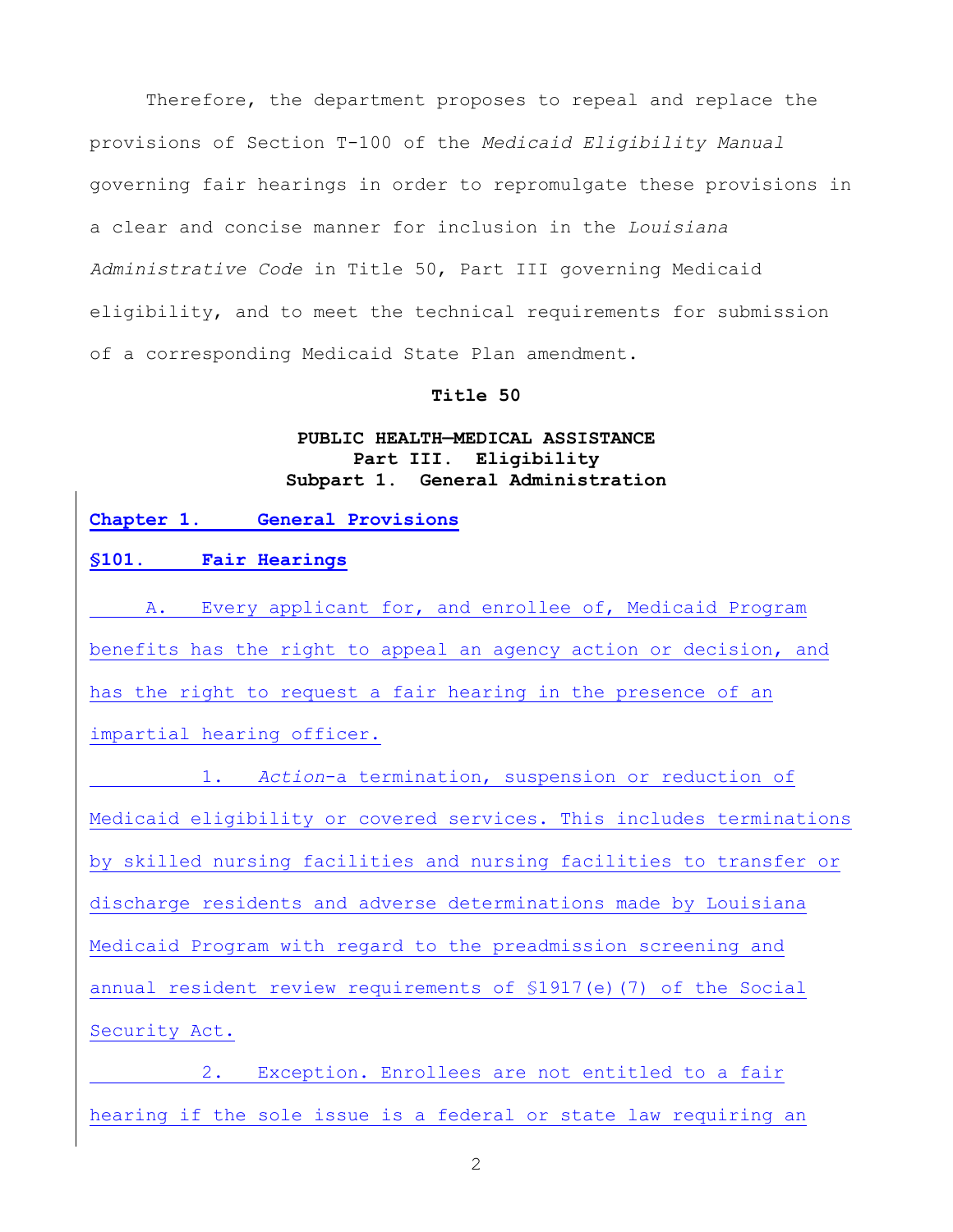automatic change adversely affecting some or all Medicaid recipients.

2. Applicants and enrollees shall be informed in writing of the right to request a fair hearing and of the procedure to do so.

B. The Medicaid Program may delegate the responsibility for conducting fair hearings to another state agency. Any agency with delegated authority to conduct fair hearings on behalf of the Medicaid Program shall comply with the federal notice and fair hearing requirements pursuant to 42 CFR 431, Subpart E, and all other Medicaid Program and state regulations governing fair hearings.

C. Applicants and enrollees must request a fair hearing within 30 days of the date of the adequate and/or timely decision notice issued by the Medicaid Program or its designee.

D. Maintenance of Services Pending a Fair Hearing Request 1. If the Medicaid Program sends a notice to the recipient as required under 42 CFR 431.211 or §431.214, and the recipient requests a hearing before the date of action, the recipient's services will not be terminated or reduced by the Medicaid Program until a decision is rendered after the hearing unless:

a. it is determined at the hearing that the sole issue is one of federal or state law or policy; and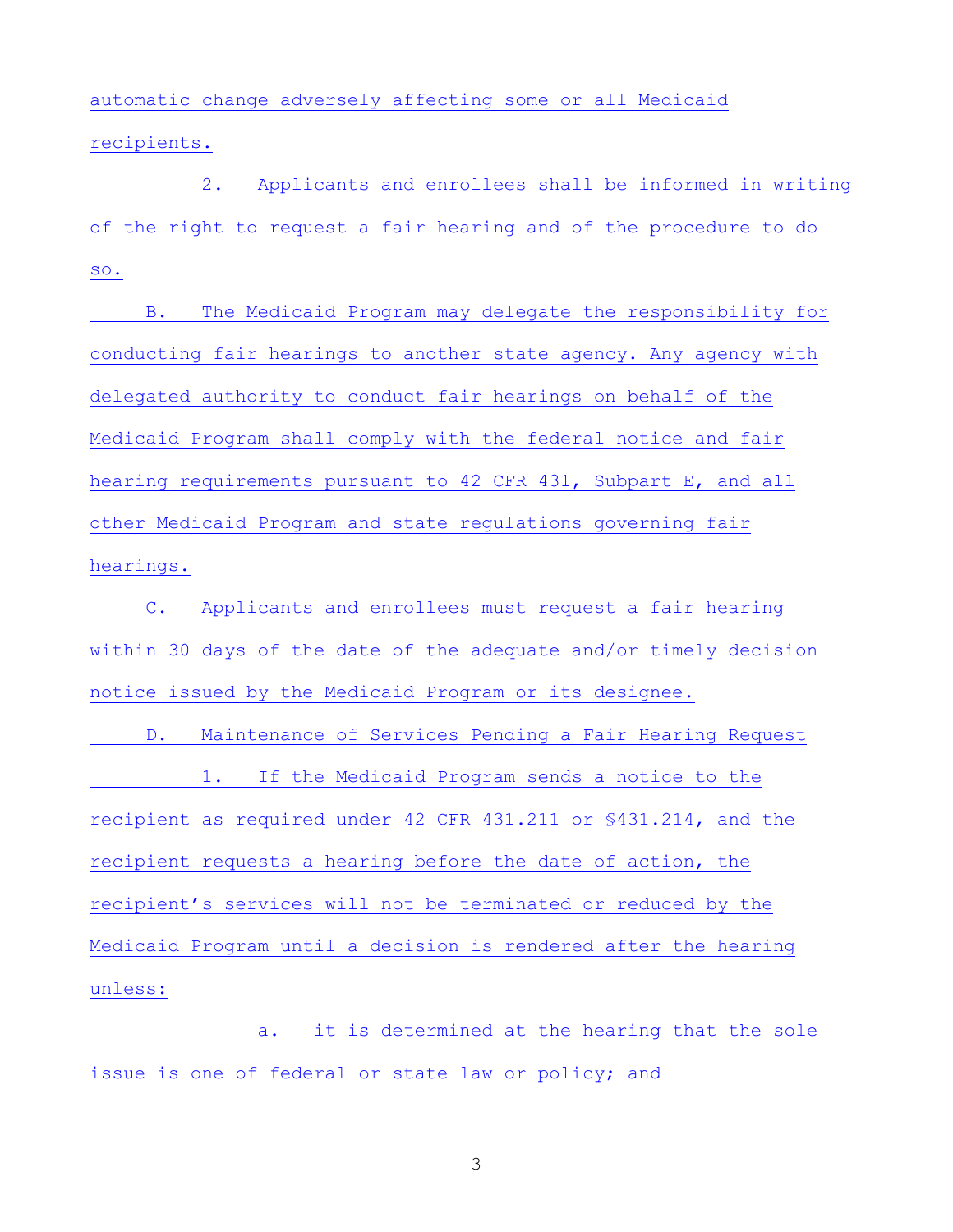b. the recipient is promptly informed by the Medicaid Program, in writing, that the services are to be terminated or reduced pending the hearing decision.

2. If the Medicaid Program's action is sustained by the hearing decision, recovery procedures may be instituted against the applicant/recipient to recoup the cost of any services furnished, to the extent they were furnished solely by reason of this §101.D.

AUTHORITY NOTE: Promulgated in accordance with R.S. 36:254 and Title XIX of the Social Security Act.

HISTORICAL NOTE: Promulgated by the Department of Health and Hospitals, Bureau of Health Services Financing, LR 42:

Implementation of the provisions of this Rule may be contingent upon the approval of the U.S. Department of Health and Human Services, Centers for Medicare and Medicaid Services (CMS), if it is determined that submission to CMS for review and approval is required.

In compliance with Act 1183 of the 1999 Regular Session of the Louisiana Legislature, the impact of this proposed Rule on the family has been considered. It is anticipated that this proposed Rule will have no impact on family functioning, stability or autonomy as described in R.S. 49:972.

In compliance with Act 854 of the 2012 Regular Session of the Louisiana Legislature, the poverty impact of this proposed Rule has been considered. It is anticipated that this proposed Rule will have no impact on child, individual, or family poverty in relation to